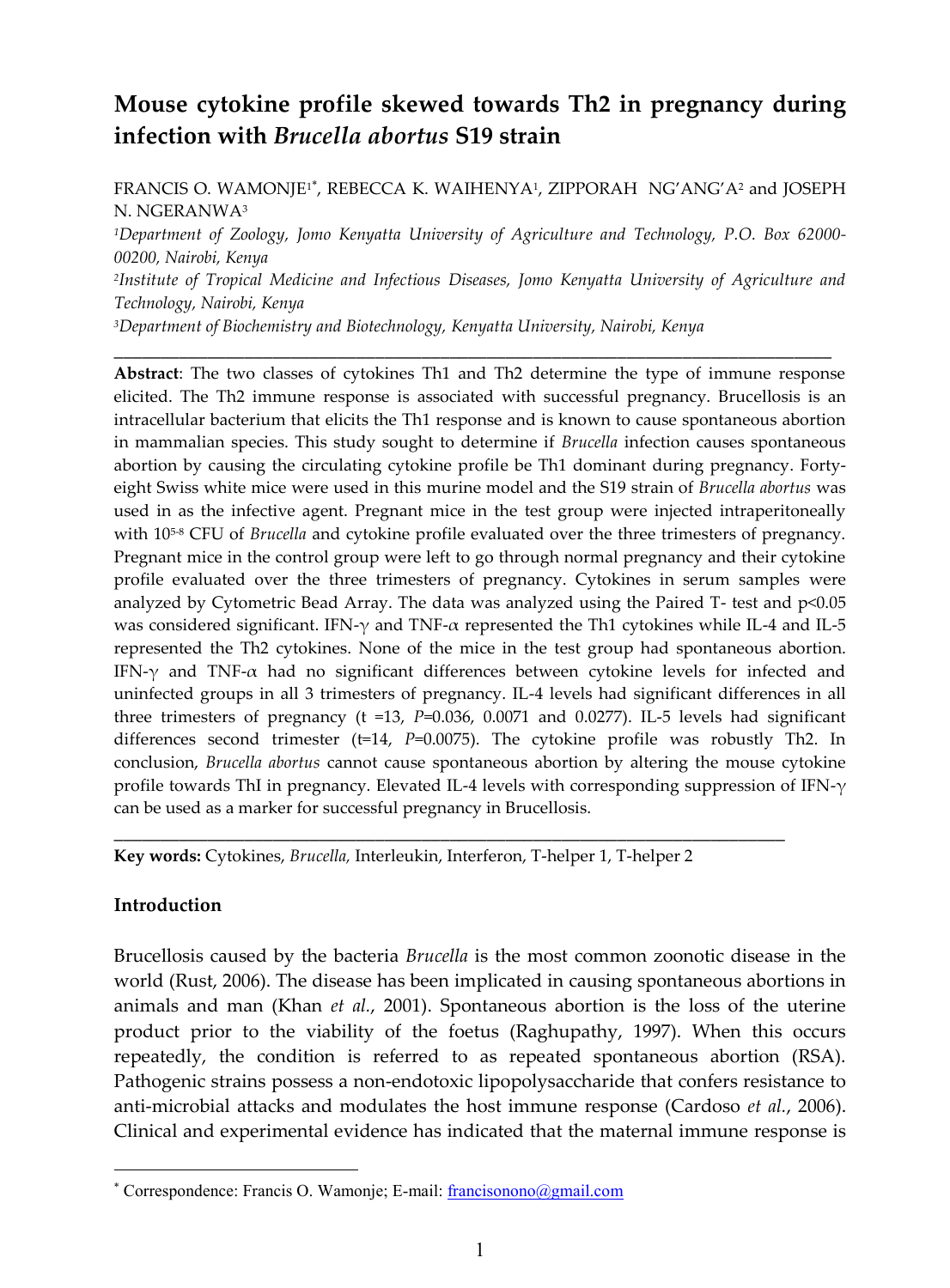biased toward a antibody mediated T-helper 2 (Th2) response during pregnancy (Lin *et al.,* 1993; Robertson *et al.,* 1994; Raghupathy, 1997; Pankaj, 2007; Gagandeep *et al.,* 2008). The T-helper 1 (Th1) immune response is cell mediated and mainly inflammatory and is considered incompatible with successful pregnancy (Raghupathy, 1997). The Th1 response's primary trigger is Interferon- gamma (IFN-γ) which induces a bactericidal effect by natural killer cells and T lymphocytes directly and through macrophage induction (Celli, 2006). *In vitro* treatment of macrophages with recombinant IFN-γ has been shown to enhance killing of *Brucella abortus* and *in vivo* experiments showed enhanced resistance to *B. abortus* and *Listeria monocytogenes* in mice (Kamruddin *et al.*, 1999). TNF-alpha (TNF- $\alpha$ ) plays a central role in activation of first-line defences of a host against foreign organisms. *Brucella* has been shown to modulate TNF-α production as an immune evasion strategy within the host (Caron *et al.*, 1994). The main trigger for the Th2 response is IL-4. IL-4 is known to be antagonistic to IFN- $\gamma$  and has been shown to up regulate class II MHC molecules. This in effect enhances activation of antibody presenting cells involved in the generation of antimicrobial or allotypic immune responses in pregnancy (Moraes- Pinto *et al.*, 1998). By examining the cytokine profile in pregnancy, the objective of this study was to establish if *Brucella* can elicit a dominant Th1 response in pregnancy and therefore ascertain if this is method by which it causes spontaneous abortion.

### **Materials and Methods**

#### *Experimental animals and inoculation with Brucella*

Swiss white mice were used, 48 female and 12 male mice were obtained from the University of Nairobi School of Biological Sciences animal house. Mice were weighed upon arrival to ascertain if they had acquired an adult weight of >20gms. For this experiment, a weight of 25 grams and above was desirable. The animals were penned for a week to acclimatize to their new environment. They were allowed unlimited access to food pellets and water on a twelve hour light- dark cycle. *Brucella abortus* S19 strain was used. This was obtained from Ondestepoort Veterinary Institute- South Africa.

There were four (4) mice for both the test and control groups in each trimester of pregnancy making a total of twelve (12) mice for each group. Four female mice were penned alongside one adult male. Formation of a vaginal plug was indicative of successful mating. Observation of the plug was indicated as Day 0.5 of pregnancy. The critical days were days 3.5, 9.5 and 15.5 which were mid first, second and third trimester respectively. Mice were inoculated intraperitonealy with approximately  $10^{5.8}$  CFU of *Brucella* in a 1.0 ml suspension.

### *Blood collection from mice for cytokine analysis*

Blood was collected by cardiac puncture using a 29 G needle. On average 0.15 ml of blood yielded sufficient serum. Blood was collected into non heparinised plain tubes and allowed to settle. Serum was extracted using a micropipette, transferred into labelled Cryo tubes and stored at -80°c until use. Blood was collected on days 3.5, 9.5 and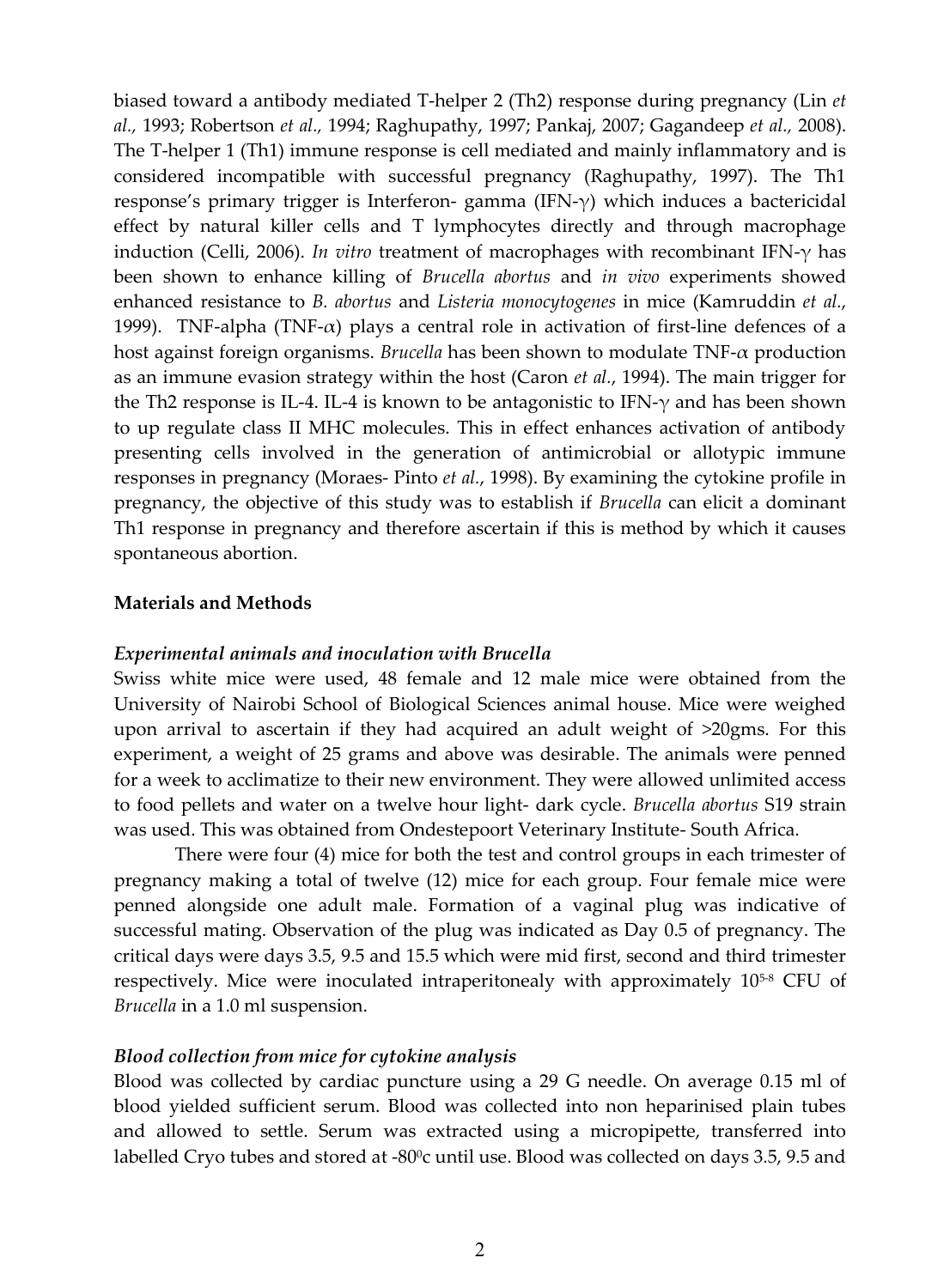15.5 which represented the three trimesters of pregnancy. This experiment was carried out in two replicates. A total of 48 serum samples were collected from both replicates.

# *Laboratory analysis of serum samples for cytokine levels*

All samples were analyzed by flow cytometry using the Cytometric Bead Array (CBA). The protocol for analysis is designed by BD biosciences that are the manufactures of the reagent. Fifty micro litres of the mixed Capture Beads were vortexed and then added to the appropriate assay tubes. A 50  $\mu$  of the Mouse Th1/Th2 Cytokine Standard dilutions were then added to the control assay tubes. Fifty micro litres of each test sample was measured into the test assay tubes and 50 µl of the Mouse Th1/Th2 PE Detection Reagent added to the assay tubes. The assay tubes were then incubated for 2 hours at room temperature protected from direct exposure to light. 1 ml of Wash Buffer was added to each assay tube and centrifuged at  $200 \times g$  for 5 minutes. The supernatant was carefully aspirated and discarded from each assay tube. 300 µl of Wash Buffer was be added to each assay tube to re-suspend the bead pellet. The samples were now ready for analysis on a flow cytometer. Each sample was vortexed for 3 - 5 seconds immediately before analyzing on the flow cytometer. Cytokine levels were measured from standard curves calibrated from reagent standards using the flow cytometer's software and the values were in pg/ml.

## *Data analysis*

Readings falling below the detectable threshold  $(\leq 0)$  were disregarded in the statistical analysis. Data was analyzed using the using EXCEL statistical software. The test and control groups were tested for homosedasticity in the variances using the F-test and were found to have statistically significant differences. The un-paired t-test assuming unequal variances was then used to test significance between the means of the groups at 95% confidence level.

# **Results**

No spontaneous abortions were seen or recorded during all the three trimesters of pregnancy for all the mice. Cytokine levels were measured for the three trimesters of pregnancy on days 3.5, 9.5 and 15.5. The mean cytokine readings for test and control groups for the three trimesters of pregnancy are shown in Tables 1, 2 and 3.

| Cytokine      | Test group (Infected)<br>$pg/ml (M \pm SD)$ | Control group (Uninfected)<br>$pg/ml (M \pm SD)$ | P-value |
|---------------|---------------------------------------------|--------------------------------------------------|---------|
| IFN- $\gamma$ | $3.03 \pm 2.31$                             | $4.70 + 4.74$                                    | 0.30    |
| TNF- $\alpha$ | $10.43 \pm 22.63$                           | $2.42 \pm 0.92$                                  | 0.35    |
| IL-4          | $189.02 \pm 226.35$                         | $3.43 \pm 3.24$                                  | 0.053   |
| IL-5          | $16.34 \pm 14.15$                           | $8.29 \pm 3.87$                                  | 0.15    |

**Table 1: Mean cytokine measurements for test and control groups mid first trimester of pregnancy**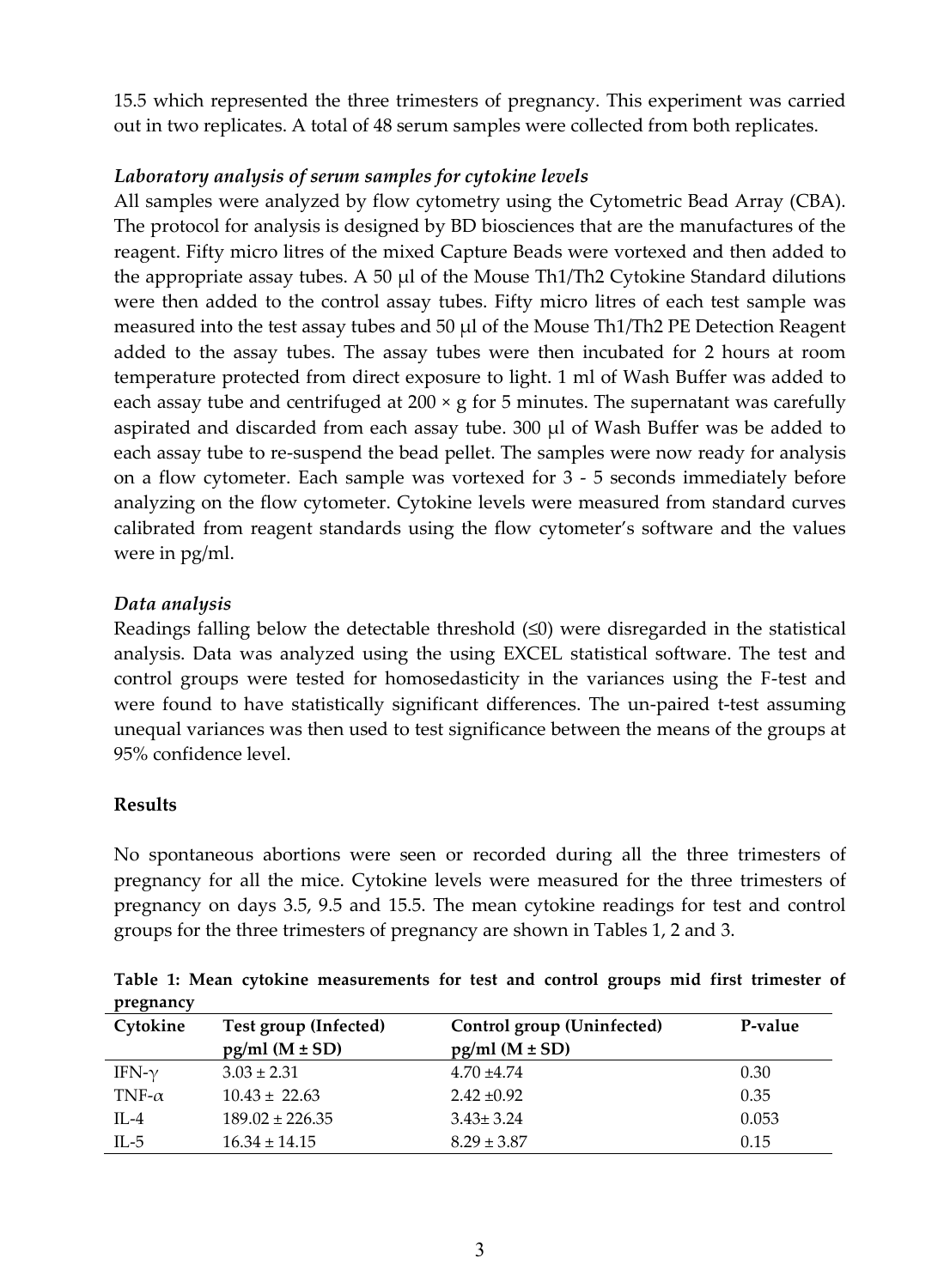In the first trimester, differences between mean cytokine levels between control and test groups were not significant for IFN- $\gamma$ ; t (8), p= 0.30, TNF- $\alpha$ ; t (14), p= 0.35 and IL-5; t (14), p=0.15. Mean IL-4 levels were markedly higher between the test and control and were statistically significant IL-4; t (14) p= 0.053 (*P*<0.05)



**Figure 1: First trimester cytokine levels**

Cytokine levels for the infected group showed IL-4 followed afar by IL-5 were the most dominant cytokines in circulation. IFN- $\gamma$  levels were lowest followed by those of TNF- $\alpha$ . The uninfected group did not show much variation in the cytokine levels.

**Table 2: Mean cytokine measurements for test and control groups mid second trimester of pregnancy**

| Cytokine      | Test group (Infected)<br>$\text{Pg/ml}$ (M $\pm$ SD) | Control group (Uninfected)<br>$pg/ml (M \pm SD)$ | P- value |
|---------------|------------------------------------------------------|--------------------------------------------------|----------|
| IFN- $\gamma$ | $2.34 \pm 1.4$                                       | $6.43 \pm 5.47$                                  | 0.47     |
| TNF- $\alpha$ | $2.41 \pm 0.34$                                      | $2.27 \pm 0.53$                                  | 0.54     |
| IL-4          | $37.39 \pm 22.61$                                    | $2.5 \pm 7.79$                                   | 0.003    |
| IL-5          | $19.94 \pm 11.78$                                    | $6.7 \pm 1.56$                                   | 0.016    |

In the second trimester, differences between mean cytokine levels between control and test groups were not significant for IFN- $\gamma$ ; t (4), *P* = 0.47 and TNF- $\alpha$ ; t (14), *P*= 0.54. Mean IL-4 levels had dropped in both the test group and control group but the difference was still statistically significant. IL-4; t (13), *P*= 0.003. Mean IL-5 levels rose in test group and dropped in the control group. This difference was statistically significant. IL-5; t (14), *P*=0.016.

Cytokine levels for IL-4 dropped but it was still the most dominant cytokine in circulation followed by IFN- $\gamma$  levels remained lowest and there was a corresponding drop in TNF-α. The uninfected group did not show much variation in the cytokine levels.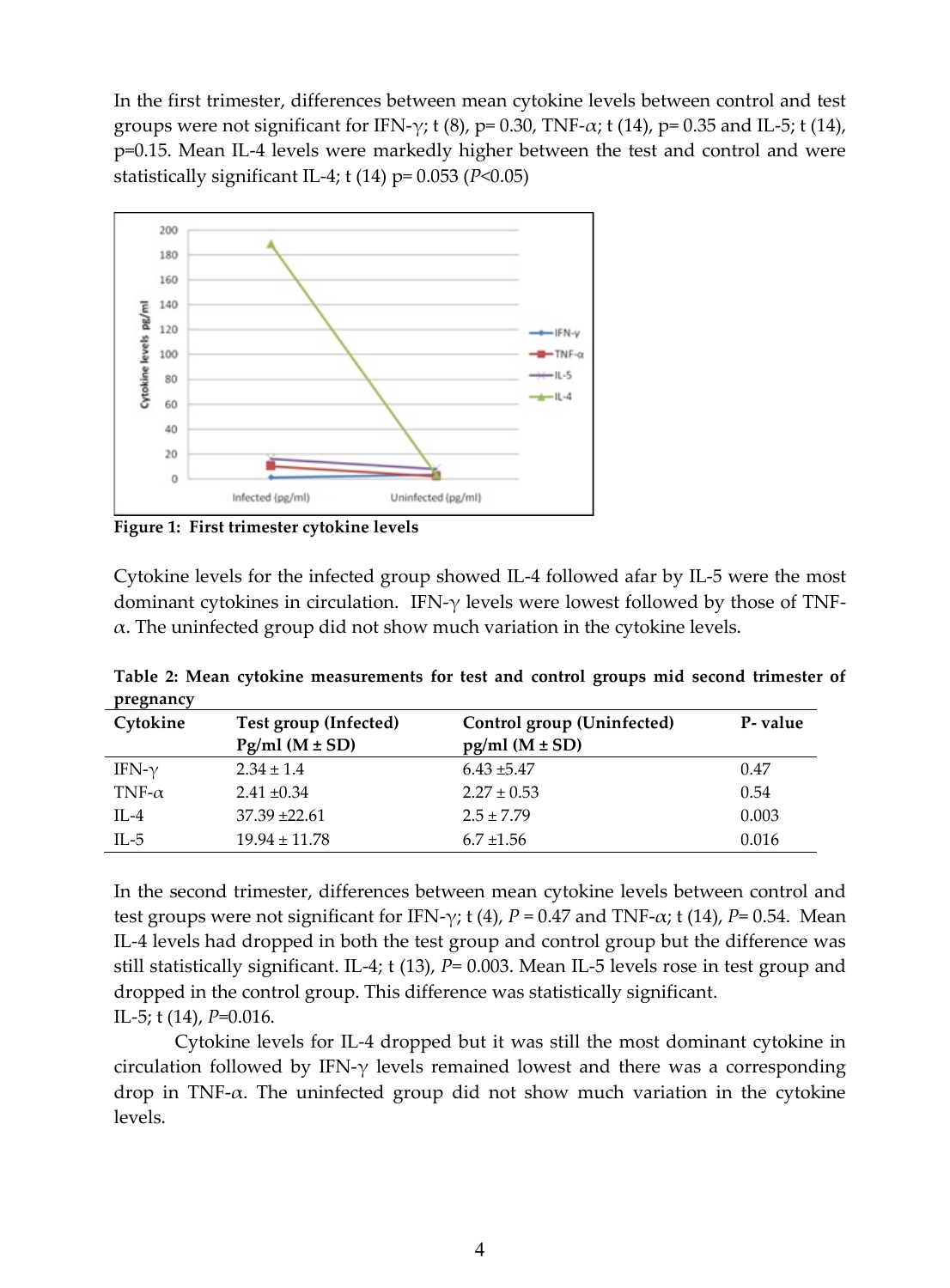

**Figure 2: Second trimester cytokine levels**

**Table 3: Mean cytokine measurements for test and control groups mid third trimester of pregnancy**

| Cytokine      | Test group (Infected) | Control group (Uninfected) P value |       |
|---------------|-----------------------|------------------------------------|-------|
|               | $pg/ml (M \pm SD)$    | $pg/ml (M \pm SD)$                 |       |
| IFN- $\gamma$ | $3.27 \pm 1.90$       | $9.35 \pm 6.99$                    | 0.21  |
| TNF- $\alpha$ | $2.64 \pm 1.10$       | $2.86 \pm 0.97$                    | 0.67  |
| $IL-4$        | $17.66 \pm 12.02$     | $5.91 \pm 4.32$                    | 0.014 |
| IL-5          | $12.69 \pm 3.22$      | $12.67 \pm 6.46$                   | 0.54  |

Differences between mean cytokine levels between control and test groups were not significant for IFN- $\gamma$ ; t (8), *P*= 0.21 TNF- $\alpha$ ; t (14) *P* = 0.67 and IL-5 t (14) *P* = 0.54 Despite the drop in mean IL-4 levels for the test group and a transient increase in the control group the differences in the means remained statistically significant IL-4; t (14), *P* = 0.014 in the third trimester of pregnancy.



**Figure 3: Third trimester cytokine levels**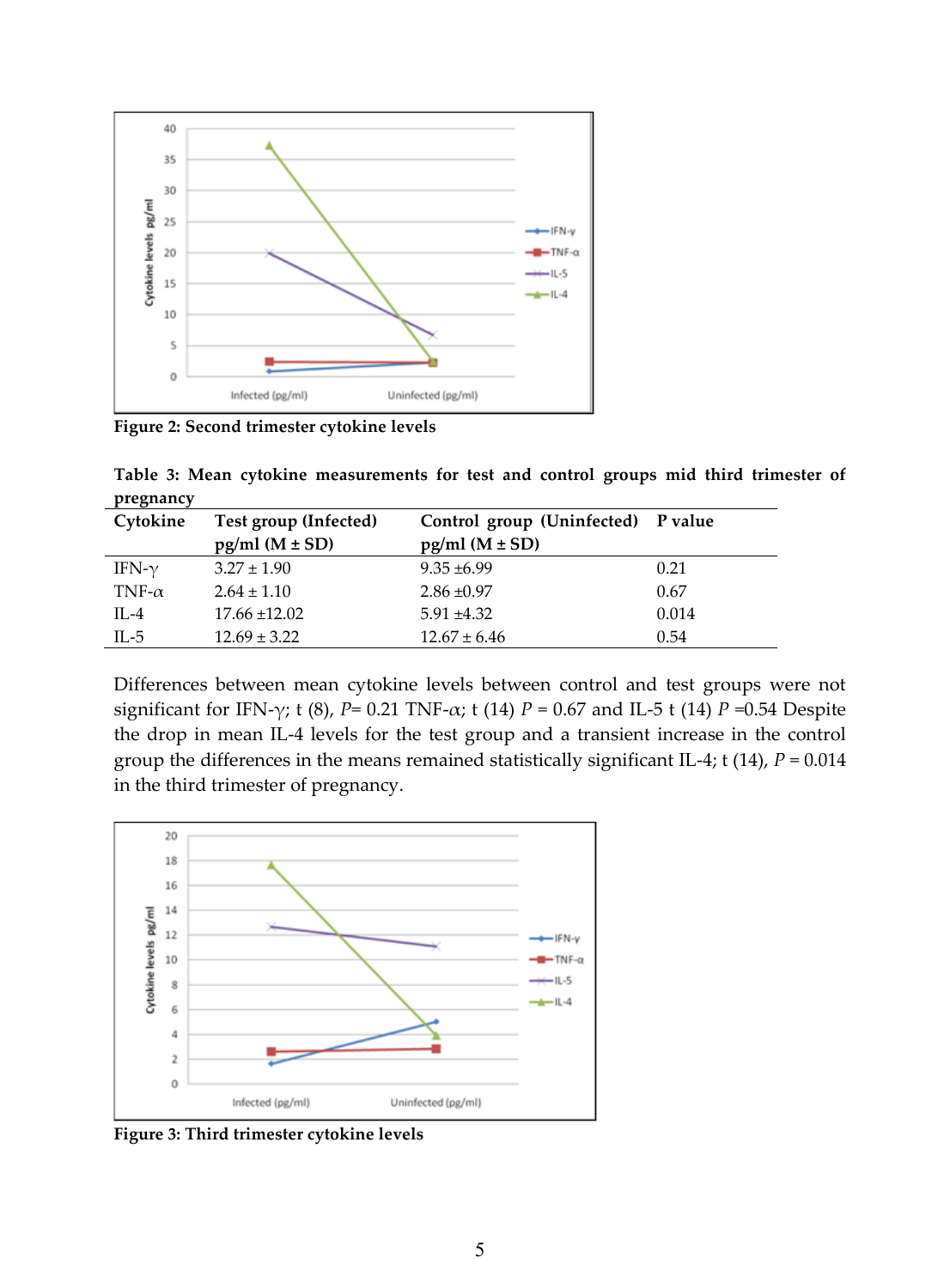IL-4 and IL-5 maintained their stranglehold as the main cytokines in circulation in the infected group. IFN-γ gained more prominence in the uninfected group.

### **Discussion**

There were no significant differences in the Th1 cytokines; IFN- $\gamma$  and TNF- $\alpha$  between the control and test mice during all three trimesters of pregnancy in this study. IFN- $\gamma$ levels in the test group were low in the first trimester. IFN-γ and IL-12 are the main triggers for differentiation of the Th0 cell into Th1 subtypes. The classical immunologic effect of IFN- $\gamma$  is macrophage activation and promotion of Th1- differentiation thereby creating a cellular immune response. This study showed suppression of IFN-γ in the test group this in effect led to the stifling of the Th1 immune response. These results differed with those of Suk *et al.* (2005), where upon challenge with *B. abortus*; they observed an increase in IFN- $\gamma$  during the first trimester of pregnancy implicating it in causing spontaneous abortion. During the acute phase of infection of bacterial infection IFN- $\gamma$  is most active. Of the four cytokine levels measured, it was lowest. Since its immunomodulatory actions are considered most detrimental to successful pregnancy, its low levels account for the normalcy in pregnancy during this period when spontaneous abortion would have been expected. IFN- $\gamma$  was markedly suppressed in the infected group and this could be attributed to the antagonistic action of IL-4. The transient increase in the third trimester could be due to the lower level of IL-4 in circulation though it is not known at what level IL-4 stops being antagonistic to IFN- $\gamma$ . The uninfected (control) group levels were higher at all times than the test group. IFN- $\gamma$ was in near equilibrium with IL-4 during the entire pregnancy suggesting a delicate balance between these cytokines during the entire pregnancy.

There were higher levels of TNF- $\alpha$  in the *Brucella* infected mice during the first trimester of pregnancy however, the levels were not significant. In this study, TNF- $\alpha$ level in the infected (test) group were highest when measured mid first trimester, dropped sharply by mid second trimester and rose transiently in the final trimester. The uninfected (control) group levels were consistently low and showed little change during all trimesters of pregnancy. Pregnancy is also known not to favour production of TNF- $\alpha$ (Sidoti *et al.*, 1998). Also other studies have shown a down regulation of TNF-α during pregnancy when challenged with bacterial lipopolysaccharide (Bouman *et al.*, 2003). This is the scenario that brucellosis presents and this can explain the drop in  $TNF-\alpha$  level between the first and second trimesters in this study despite stimulation with *Brucella* bacterial LPS. *Brucella* infection uses pathways that avoid  $TNF-\alpha$  and actively inhibit its production as a major attribute of its virulence. The initial high levels of TNF- $\alpha$  seen in the infected group when compared to the uninfected group suggest that this initial spike was due to *Brucella* infection and the subsequent drop attributed to the inhibition of TNF- $\alpha$  by *Brucella* bacteria. In this study, inhibition of TNF- $\alpha$  as an immune evasion mechanism was evidenced by the rapid drop in TNF- $\alpha$  level and is consistent with findings by both Caron *et al.* (1994) and Pappas *et al.* (2005).

There was significant difference in the cytokine levels for IL-4 control and test groups in all three trimesters of pregnancy. IL-4 is the main cytokine involved in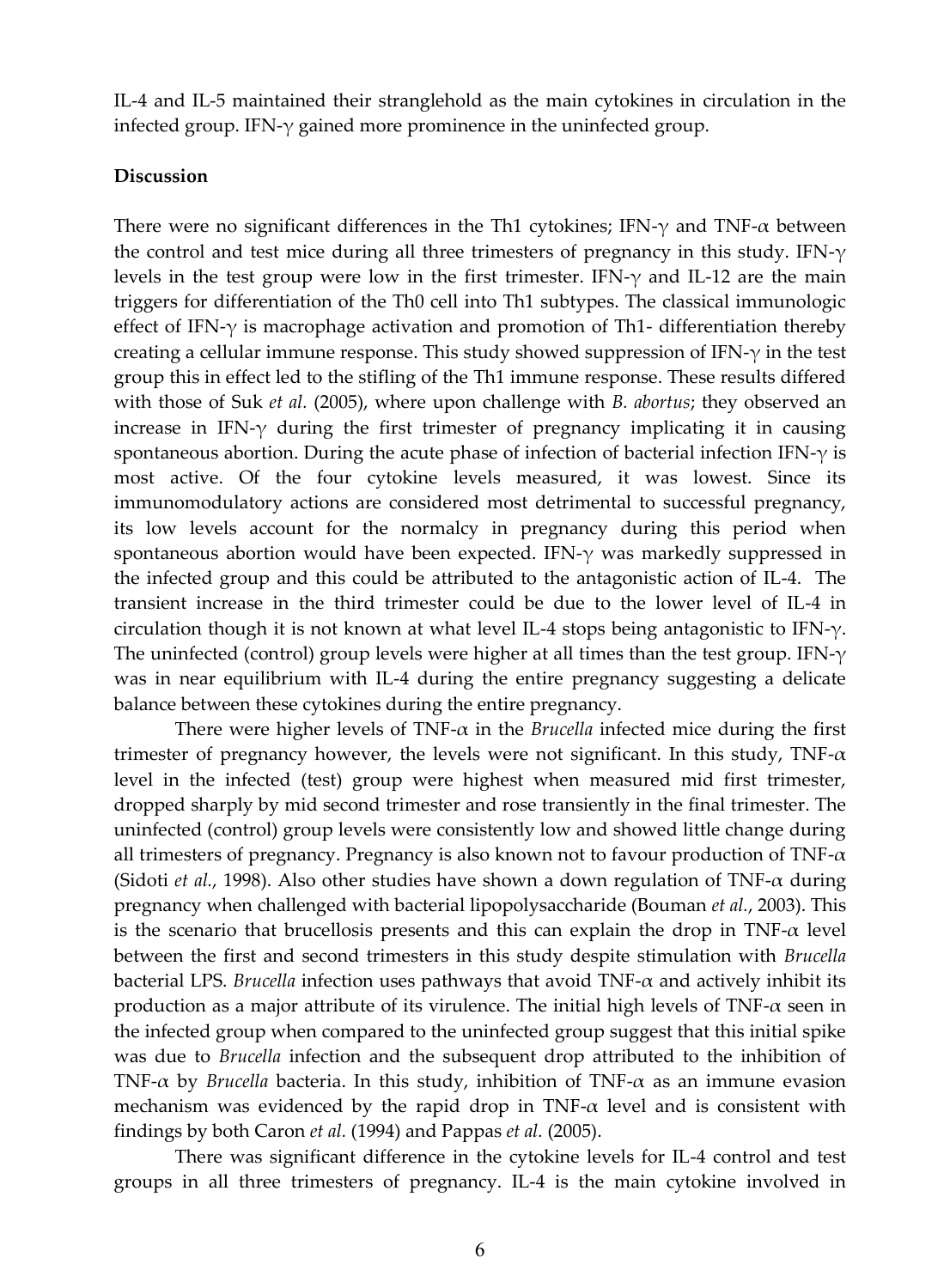modulating the Th2 response and also promotes the proliferation of other Th2 cells by inhibiting the Th1 immune response (Nelms *et al.* 1999). The differences in the levels between infected and uninfected groups were explicit in showing the robustness on the Th2 response and especially in the first trimester of pregnancy. For this study, this was critical as this represented the acute phase of the infection. The experiment was able to dramatically capture the impact of the humoral response led by IL-4 on the Th1 cytokines. The high level of IL-4 in circulation is of importance, because IL-4 is the Th2 cytokine with most antagonistic effects to IFN-γ which at excessive levels is believed to be detrimental in pregnancy. In this study, IL-4 levels were elevated at the expense of IFN-γ consistent with the observations by Paludan (1998) and Ekerfelt *et al.* (2002). Normal function of IFN- $\gamma$  in response to intracellular bacteria was suppressed and this can be directly attributed to the high level of IL-4. It is therefore clear why there were no spontaneous abortions during this experiment. All the mice were able to carry the pregnancies successfully to full term. The significant difference between the control and test group in all trimesters suggests that the pregnant mice produce IL- 4 in response to intracellular bacterial infection. These results were consistent with those of Leif (1998) and Moraes- Pinto (1998). In the second trimester IL-4 levels dropped sharply (Figure 2) from as expected since *Brucella* S19 strain is rapidly cleared from circulation (OIE, 2008). Rapid clearance from circulation will cause less MHC class II stimulation and subsequent down regulation if the immune response.

Not much is known about IL-5 profile in *Brucella* infection. There was significant difference in the cytokine levels for IL5 control and test groups during the second trimester. Test group IL-5 levels rose significantly suggesting a deliberate shift by the maternal immune system towards a humoral configuration. This suggests synergism between IL-4 and IL-5 in propagation of the humoral response probably due to the close proximity of genes that code for these two cytokines. This finding was consistent with a study by Rezazadeh *et al.* (2006).

No spontaneous abortions were seen during this study. The results correctly showed that the Th2 profile is dominant in pregnancy even in the presence of intracellular bacteria such as *Brucella* that would naturally cause high production of Th1 cytokines. IFN- $\gamma$  production is suppressed as an antagonistic action of IL-4 while TNF- $\alpha$ is suppressed as an immune evasion mechanism of *Brucella* bacteria. Throughout all three trimesters of pregnancy, the Th1 cytokines remained suppressed. This experiment's results are consistent with the research done by Lin *et al.* (1993), Robertson *et al.* (1994), Raghupathy (1997) and Pankaj (2007) that the maternal immune response is skewed towards Th2 in pregnancy.

In conclusion, the *Brucella abortus* S19 strain used did not cause spontaneous abortion in this experiment. The maternal cytokine profile was not altered towards a Th1 response that would have favoured spontaneous abortion. A strong humoral response was elicited by the mice during pregnancy and this immunomodulatory action was mediated through IL-4 suppressing IFN- $\gamma$  hence protecting the foetus from the harmful effects of a cellular response. Since IFN- $\gamma$  and IL-4 have been used as pro and antiinflammation markers of disease progression respectively, elevated levels of IL-4 with a corresponding drop in IFN-γ levels can be used as indicators of a favourable prognosis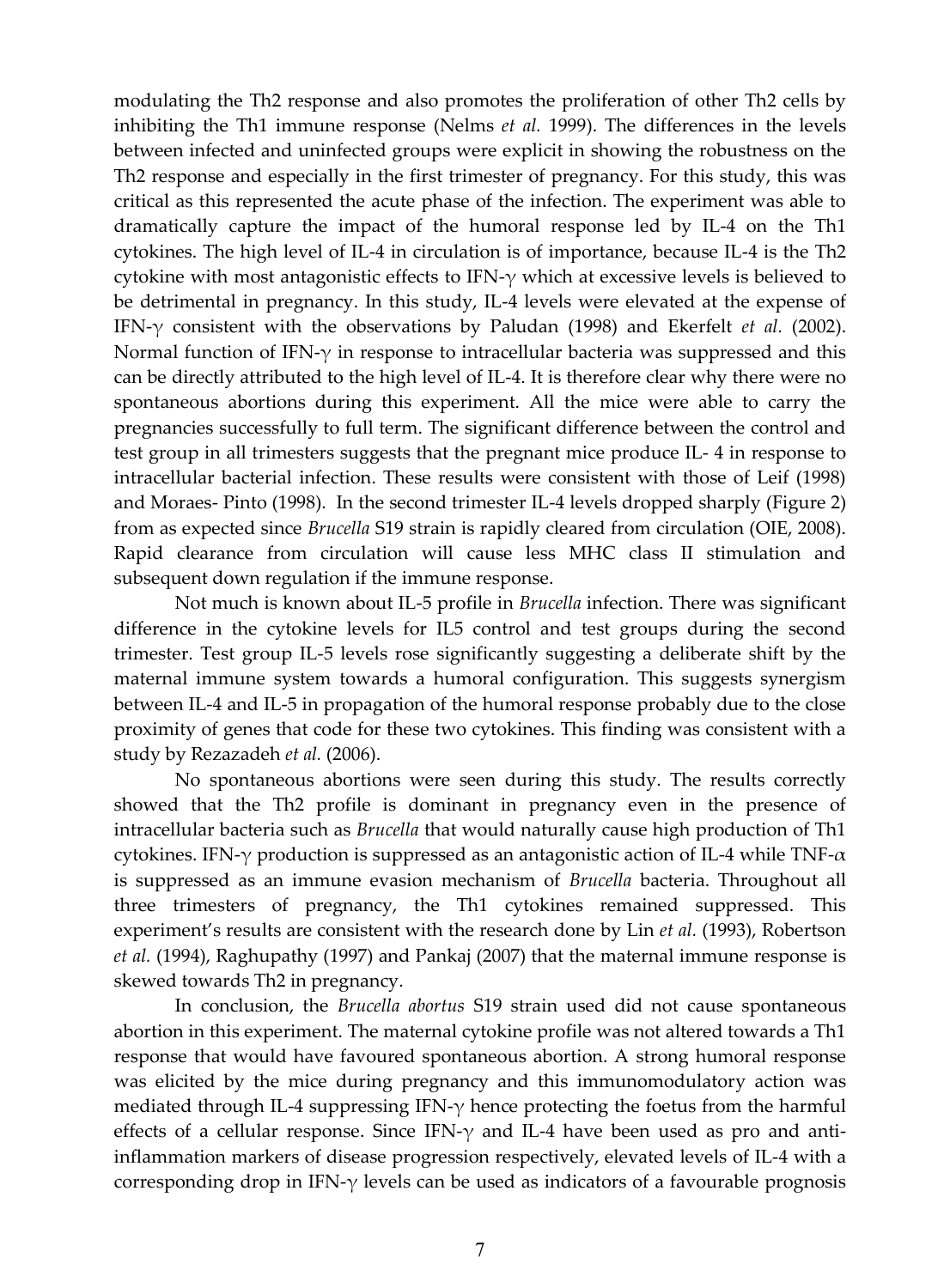in pregnancy. There is need for development and promotion of usage of human vaccines against brucellosis especially those that elicit a strong Th2 response. Vaccines developed should target the enhancement of the Th2 response during pregnancy as a counter to recurrent spontaneous abortions. The major limitation of this research is that the cytokine profile presented in this study is limited to the S19 strain only.

#### **Acknowledgements**

The first author is greatly indebted to Mrs. R.A. Onono for sponsoring this work. A lot of thanks to Mrs. Mercy Njoki Gitau of Zoology Department for her expertise in handling the animals and Mr. Anderson Wambugu from the National Agriculture Research Laboratories- Kenya Agriculture Research Institute, for his sound advice on *Brucella.* The author would like thank Mr. Kellern Wafula from BD and Loise Munyambu from Faram EA Ltd. for the reagents and technical input for Cytometric Bead Array. Mr. Franklin Onchiri from the University of Nairobi is acknowledged for his assistance in the statistical analysis.

### **References**

- Bouman, A., Moes, H., Heineman, M.J., De Leij, L.F.M.H. & Faas, M.M. (2003) Endotoxin-induced cytokine production of monocytes of third trimester pregnant women compared with women in the follicular phase of the menstrual cycle. *American Journal of Obstetrics & Gynecology* 188, 1073-1077.
- Cardoso, P.G., Marcedo, G.C., Azevedo, V. & Oliveira, S.C. (2006) *Brucella* spp noncanonical LPS: Structure, biosynthesis and interaction with the immune system. *Microbial Cell Factories* 5, 13.
- Caron, E., Peyrard, T., Köhler, S., Cabane, S., Liautard, J.P. & Dornand, J. (1994) Live *Brucella spp.* fail to induce tumor necrosis factor alpha excretion upon infection of U937-derived phagocytes. *Infection and Immunity*, 62, 5267-5274.
- Celli, J. (2006) Surviving inside a macrophage: The many ways of *Brucella*. *Research in Microbiology* 157, 93–98.
- Ekerfelt, C., Lidstroèm, C., Matthiesen, L., Berg, G., Sharma, S. & Ererudh, J. (2002) Spontaneous secretion of interleukin-4, interleukin-10 and interferon-γ by first trimester decidual mononuclear cells. *American Journal of Reproductive Immunology* 7,159-166.
- Gagandeep, K.W., Rupak, M., Saraswathy, K.N., Manju, P. & Chahal1, S.M.S. (2008) Immuno-molecular etiology of recurrent pregnancy loss and the anthropological perspective. *International Journal of Human Genetics* 8, 227-235.
- Kamruddin, A., Kismat, A.A., Glenda, M., Kazunori, O., Vincent, O.R. & Tsuyoshi, N. (1999) Increased serum levels of interferon- $\gamma$  and interleukin-12 during human brucellosis. *American Journal of Tropical Medicine and Hygiene* 61, 425–427.
- Khan, M.Y., Mah, W.M., and Memish, Z.A. (2001) Brucellosis in pregnant women. *Journal of Clinical Infectious Diseases* 32, 1172- 1177.